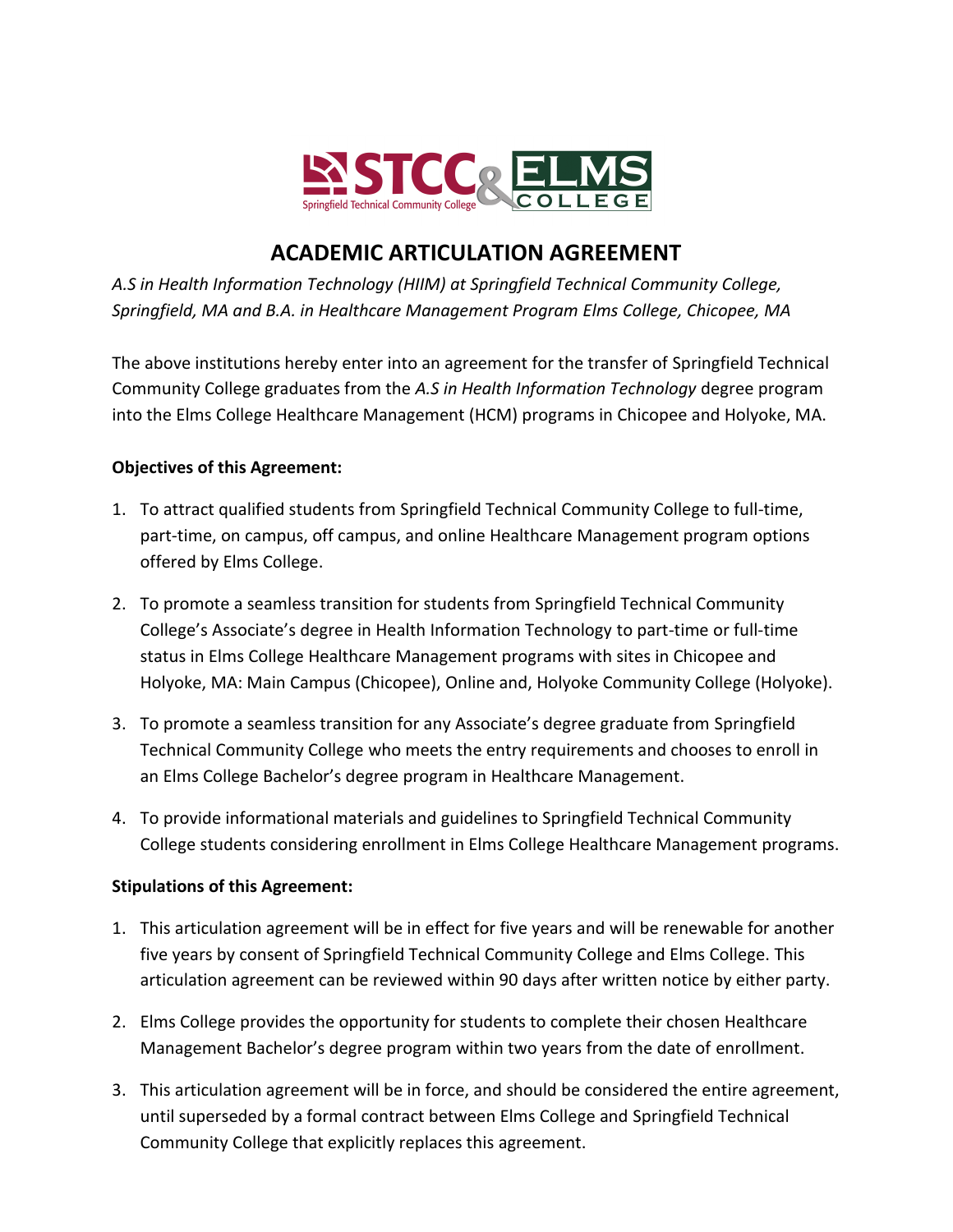- 4. This agreement will apply to Springfield Technical Community College transfer students who have completed an Associate's degree. At the time of application, students must have a minimum grade point average of 2.25.
- 5. This agreement guarantees that students who earn an Associate's degree in Health Information Technology at Springfield Technical Community College will enter Elms B.A. in Healthcare Management Program with at least 60 transfer credits. All additional courses taken to satisfy major requirements must meet the standards set by the Business Division at Elms College.
- 6. Transfer students previously designated will hold third year status in the Elms College Bachelor's degree completion programs in Healthcare Management in Chicopee, online, and at the Holyoke Community College campus based on the number of credits accepted in transfer.
- 7. Transfer students to the Elms College main campus on-site Healthcare Management program may transfer up to a maximum of 75 credits from Springfield Technical Community College towards a Bachelor's degree.
- 8. Transfer students to the Elms College off campus and online Healthcare Management programs may transfer up to a maximum of 78 credits from Springfield Technical Community College towards a Bachelor's degree.
- 9. Springfield Technical Community College students will be given transfer credit for satisfactorily completing Elms College core requirements, general education requirements, and any acceptable equivalent Healthcare Management program requirements, up to the maximum allowed for transfer or necessary to satisfy graduation requirements, at time of admission.

### **Review and Revision Procedures:**

- 1. Review of this agreement shall take place at least every two years or as needed from the date of the signed agreement. Mark Chustz, Assistant Professor of Healthcare Management at Elms College and Tracey McKethan, Professor/Department Chair/HIIM Program Director - Health Information Technology at STCC will be responsible for the review.
- 2. At the request of either party, a review of the contents or implementation of this agreement will be conducted by the programs.
- 3. Mark Chustz and Tracey McKethan may make changes in the attached course sequence and list of courses accepted for Elms transfer credit without renegotiating the entire agreement.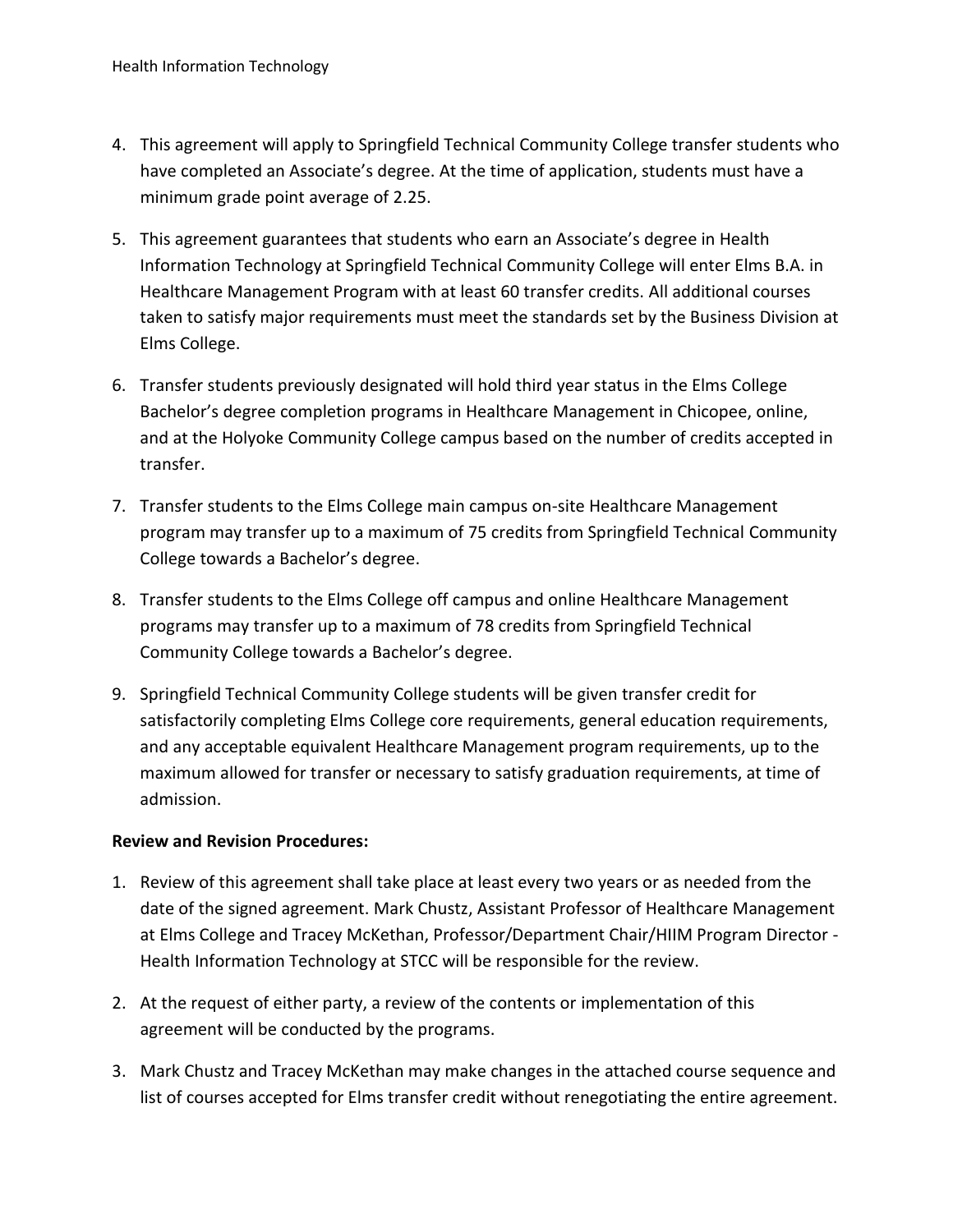### **Assistance Provisions:**

- 1. Springfield Technical Community College and Elms College will list this articulation agreement on their websites and in appropriate print documents at their respective institutions.
- 2. Springfield Technical Community College and Elms College will collaborate in encouraging qualified students to participate in the Healthcare Management programs in Chicopee, online, and on the Holyoke Community campus by providing the necessary assistance and supports to assure a seamless transition between the two institutions.

### **Mutual Responsibilities:**

- 1. Tracey McKethan, Professor/Department Chair/HIIM Program Director, Health Information Technology at STCC will advise students enrolled in the A.S. degree in Health Information Technology. The attached program sequence and list of courses accepted for Elms College transfer credit assure maximum transfer of credits that meet the core requirements of Elms College and Healthcare Management program requirements.
- 2. Tracey McKethan and the Transfer Counselor at STCC along with the Associate Director of Admissions or his/her designee at Elms College and Wanda Banks Assistant Director of Off-Campus Programs at Elms or her designee will advise and assist transfer applicants in compiling the required credentials for transfer to Elms College Healthcare Management programs.
- 3. Transfer applicants from Springfield Technical Community College applying under this agreement shall be eligible for Elms College financial aid and housing consideration as appropriate to the selected Healthcare Management program option based on full time or part time status, on the main campus (Chicopee), off campus (HCC) or online.
- 4. The final acceptance of off- campus, part time, and online applicants comes from Elizabeth Hukowicz Dean of the School of Graduate and Professional Studies at Elms College. The final acceptance of full time applicants to Traditional Day program comes from Joseph Wagner, Director of Admissions at Elms College.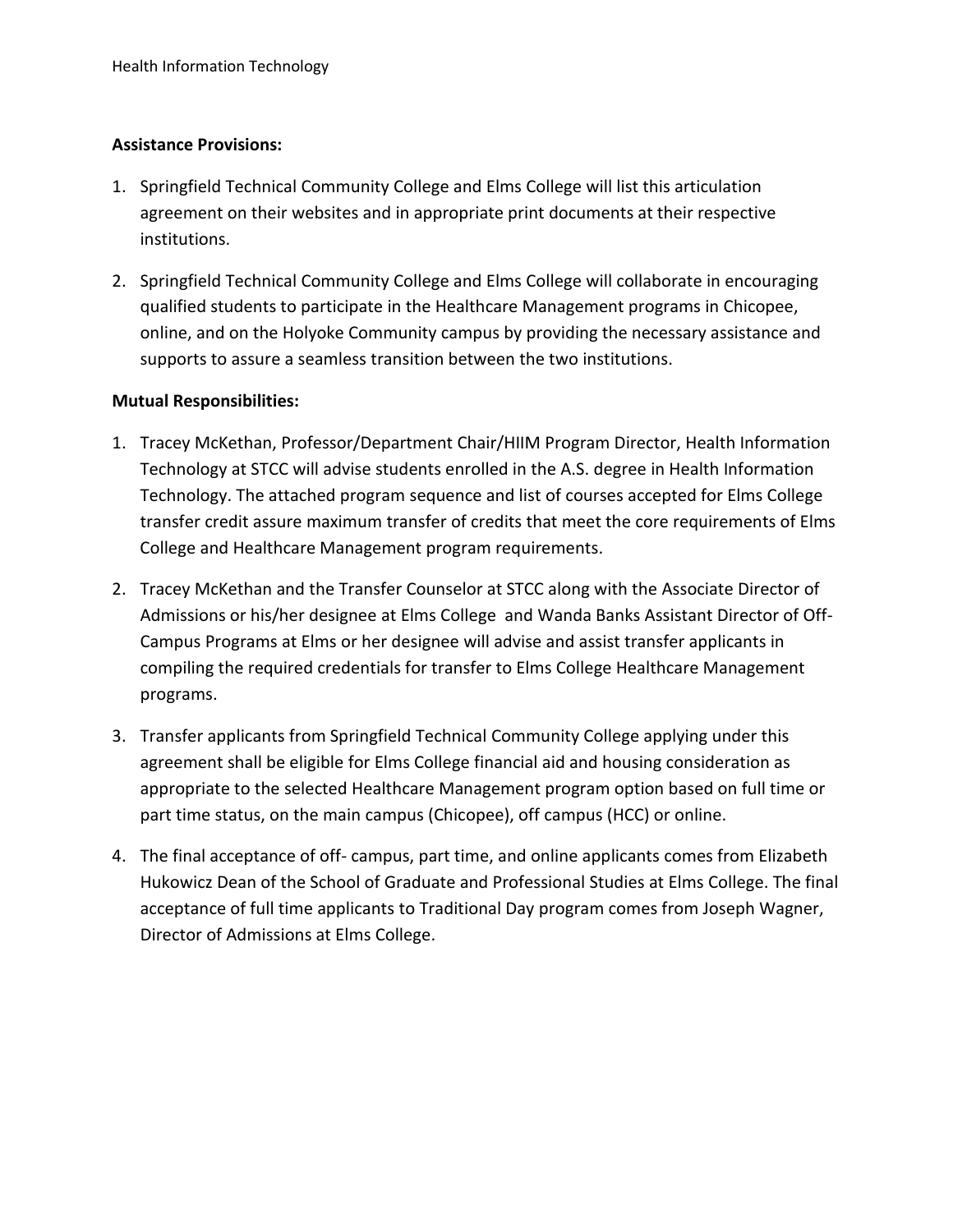| ASSOCIATE IN SCIENCE IN HEALTH INFORMATION TECHNOLOGY<br>YEAR ONE, SEMESTER ONE |                                                                |                             |                                          |  |  |
|---------------------------------------------------------------------------------|----------------------------------------------------------------|-----------------------------|------------------------------------------|--|--|
| <b>Course Title and</b><br><b>Number</b>                                        | <b>Course Description</b>                                      | <b>Credits</b>              | <b>Equivalent at Elms</b>                |  |  |
| <b>ENG 101</b>                                                                  | <b>English Composition</b><br>1                                | $\overline{3}$              | Satisfies Rhetoric<br>Requirement        |  |  |
| <b>BIO 104</b>                                                                  | Human Biology 1                                                | 3                           | Satisfies Science Core<br>Requirement    |  |  |
| <b>BIO 104 L</b>                                                                | Lab: Human Biology                                             | $\mathbf{1}$                |                                          |  |  |
| <b>MED 103</b>                                                                  | Introduction to<br>Pharmacology                                | $\mathbf{1}$                | <b>Elective Credit</b>                   |  |  |
| <b>CIT 101</b>                                                                  | <b>Information Systems</b><br>Fundamentals                     | 3                           | <b>Elective Credit</b>                   |  |  |
| <b>HIT 125</b>                                                                  | <b>Health Information</b><br>Management                        | 3                           | <b>Elective Credit</b>                   |  |  |
| <b>HIT 130</b>                                                                  | <b>Electronic Health</b><br>Records                            | $\overline{2}$              | <b>Elective Credit</b>                   |  |  |
|                                                                                 |                                                                | 16 Credits                  |                                          |  |  |
| ASSOCIATE IN SCIENCE IN HEALTH INFORMATION TECHNOLOGY<br>YEAR ONE, SEMESTER TWO |                                                                |                             |                                          |  |  |
| <b>Course Title and</b><br><b>Number</b>                                        | <b>Course Description</b>                                      | <b>Credits</b>              | <b>Equivalent at Elms</b>                |  |  |
| <b>ENG 102</b>                                                                  | <b>English Composition</b><br>2: Introduction to<br>Literature | 3                           | Satisfies Literature<br>Core Requirement |  |  |
| <b>BIO 105</b>                                                                  | Human Biology 2                                                | <b>Elective Credit</b><br>4 |                                          |  |  |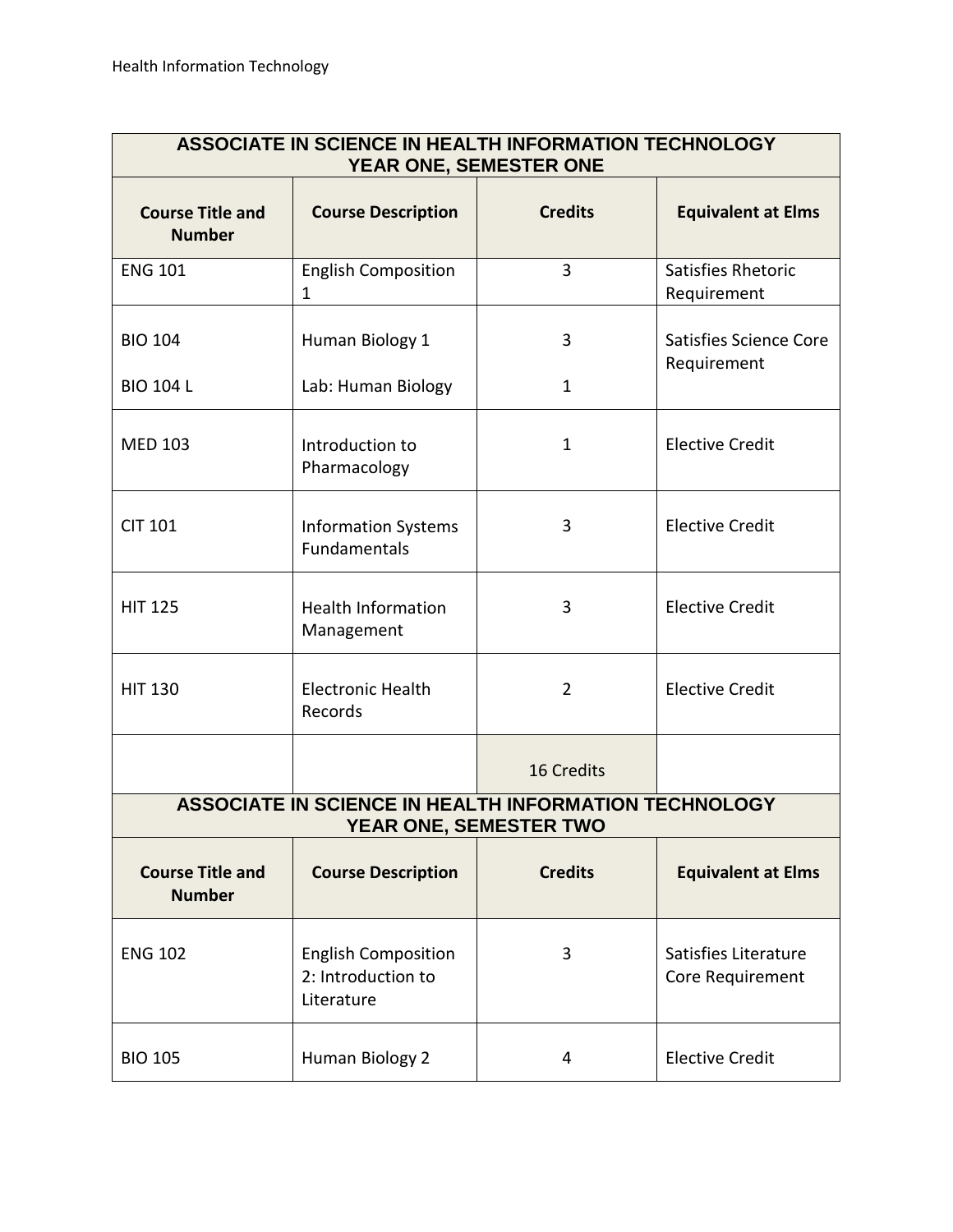| <b>HIT 120</b>                                                                  | Introduction to<br><b>Diagnostic Coding</b>                | 4              | <b>Elective Credit</b>                             |  |  |  |
|---------------------------------------------------------------------------------|------------------------------------------------------------|----------------|----------------------------------------------------|--|--|--|
| <b>HIT 122</b>                                                                  | Introduction to<br><b>Procedural Coding</b>                | 3              | <b>Elective Credit</b>                             |  |  |  |
| <b>HIT 126</b>                                                                  | <b>Strategic Health</b><br>Information<br>Technology       | 3              | <b>Elective Credit</b>                             |  |  |  |
|                                                                                 |                                                            | 17 Credits     |                                                    |  |  |  |
| ASSOCIATE IN SCIENCE IN HEALTH INFORMATION TECHNOLOGY<br>YEAR TWO, SEMESTER ONE |                                                            |                |                                                    |  |  |  |
| <b>Course Title and</b><br><b>Number</b>                                        | <b>Course Description</b>                                  | <b>Credits</b> | <b>Equivalent at Elms</b>                          |  |  |  |
| <b>MAT 115</b>                                                                  | <b>Statistics</b>                                          | 3              | <b>Satisfies Math Core</b><br>Requirement          |  |  |  |
| <b>HIT 145</b>                                                                  | Healthcare<br>Informatics                                  | 3              | <b>Elective Credit</b>                             |  |  |  |
| <b>HIT 260</b>                                                                  | Facility/Hospital<br><b>Billing &amp;</b><br>Reimbursement | 3              | <b>Elective Credit</b>                             |  |  |  |
| <b>MGT 101</b>                                                                  | Principles of<br>Management                                | 3              | BUS 242 Principles of<br>Management                |  |  |  |
| <b>HIT 255</b>                                                                  | Law and Ethics in<br>Healthcare                            | 3              | BUS 260 Legal<br>Environment of<br><b>Business</b> |  |  |  |
|                                                                                 |                                                            | 15 Credits     |                                                    |  |  |  |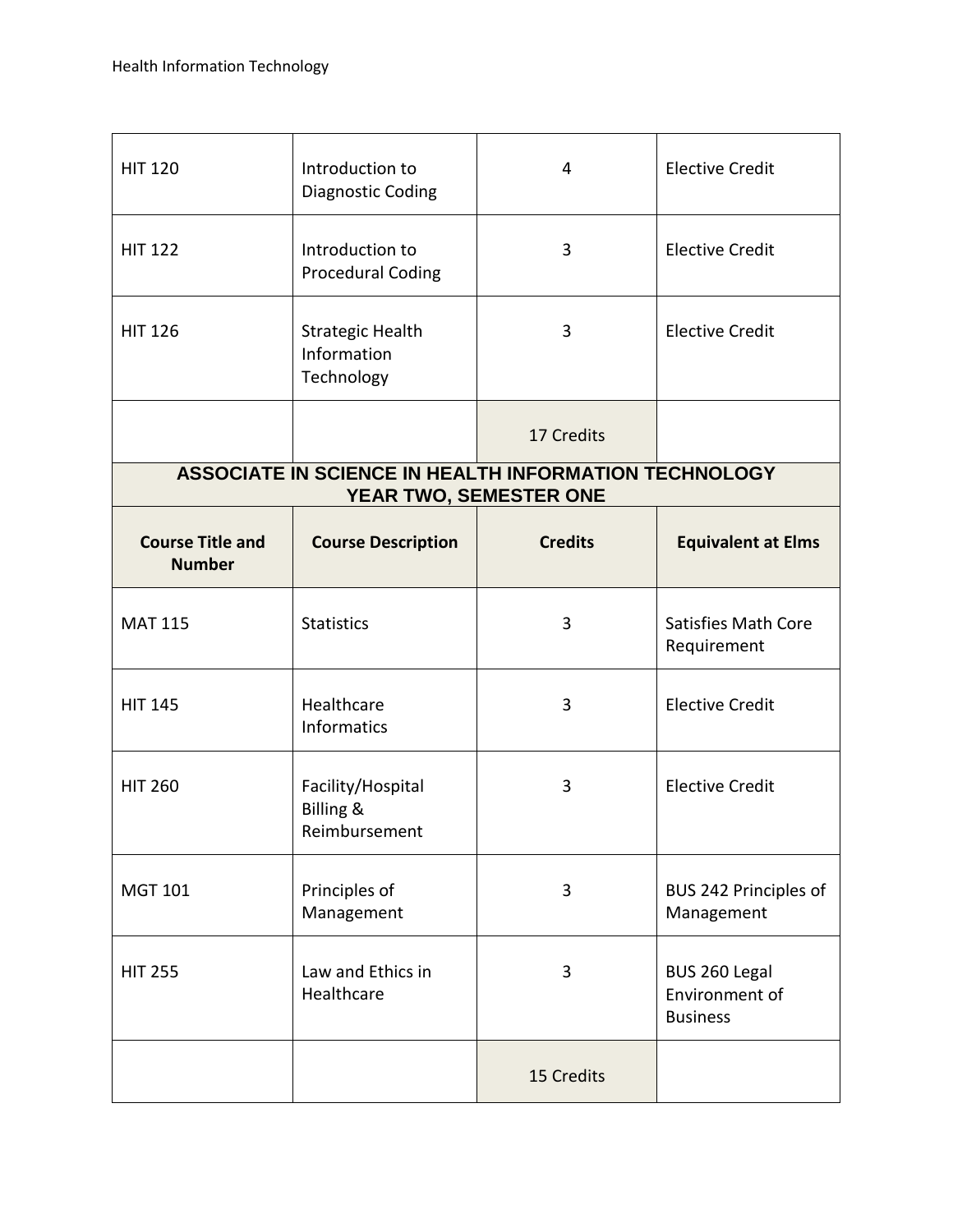| ASSOCIATE IN SCIENCE IN HEALTH INFORMATION TECHNOLOGY<br>YEAR TWO, SEMESTER TWO |                                              |                            |                                                        |  |  |
|---------------------------------------------------------------------------------|----------------------------------------------|----------------------------|--------------------------------------------------------|--|--|
| <b>Course Title and</b><br><b>Number</b>                                        | <b>Course Description</b>                    | <b>Credits</b>             | <b>Equivalent at Elms</b>                              |  |  |
| <b>HIT 267</b>                                                                  | <b>Professional Practice</b><br>Experience   | 3                          | <b>Elective Credit</b>                                 |  |  |
| <b>ENG 105</b>                                                                  | <b>Fundamentals of Oral</b><br>Communication | 3                          | <b>Elective Credit</b>                                 |  |  |
| <b>PSY 101</b>                                                                  | <b>General Psychology</b>                    | 3                          | Satisfies Social<br><b>Science Core</b><br>Requirement |  |  |
| <b>HIT 269</b>                                                                  | <b>RHIT Exam Prep</b><br>Course              | $\mathbf{1}$               | <b>Elective Credit</b>                                 |  |  |
| <b>ELEC</b>                                                                     | Elective: General<br>Education               | 3                          | <b>Elective Credit</b>                                 |  |  |
|                                                                                 |                                              | 13 Credits                 |                                                        |  |  |
|                                                                                 |                                              | <b>TOTAL CREDITS</b><br>61 |                                                        |  |  |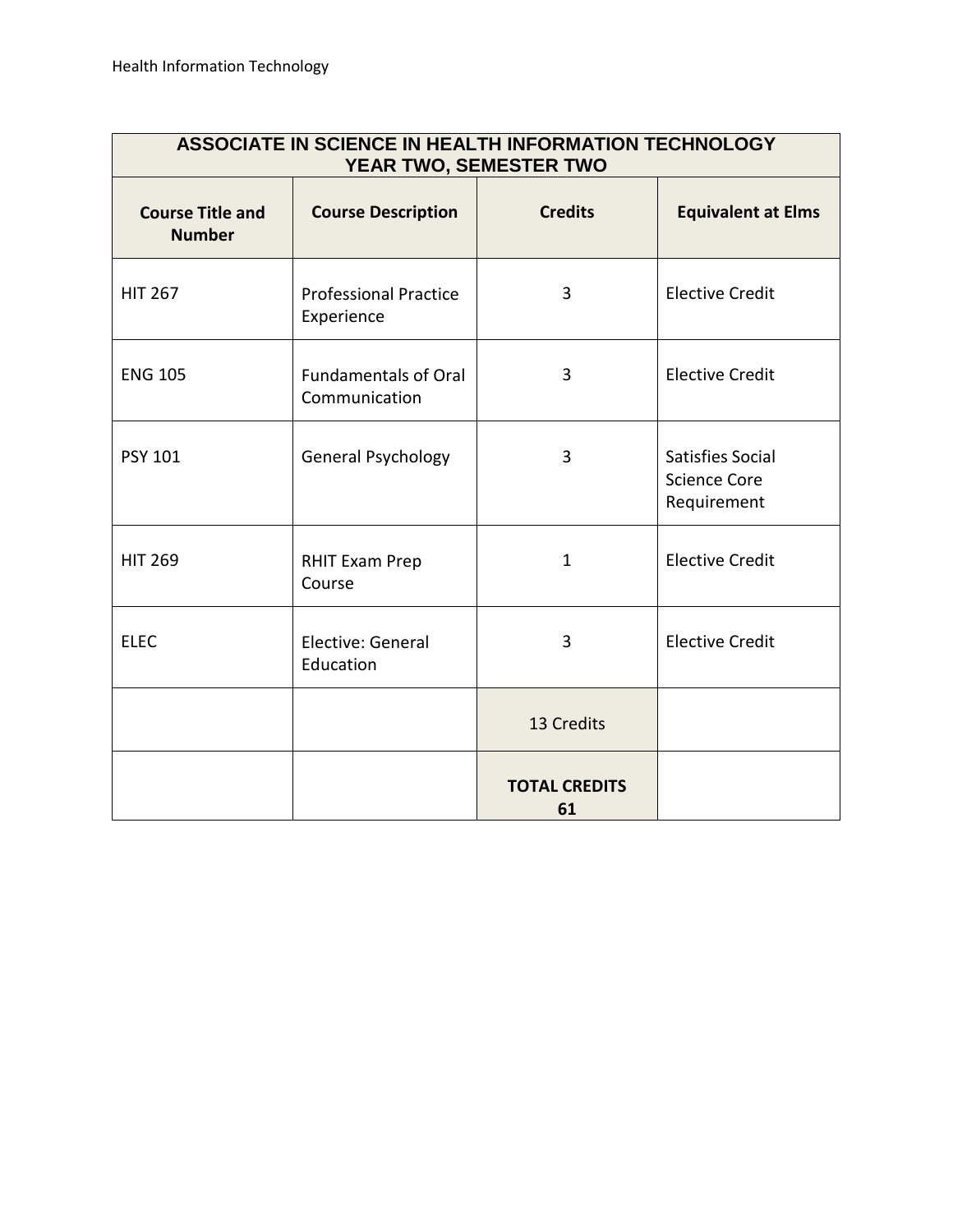

# **ELMS OPTION THREE: Traditional Day Program**

# **Bachelor of Arts Degree Completion Program**

 *in Healthcare Management*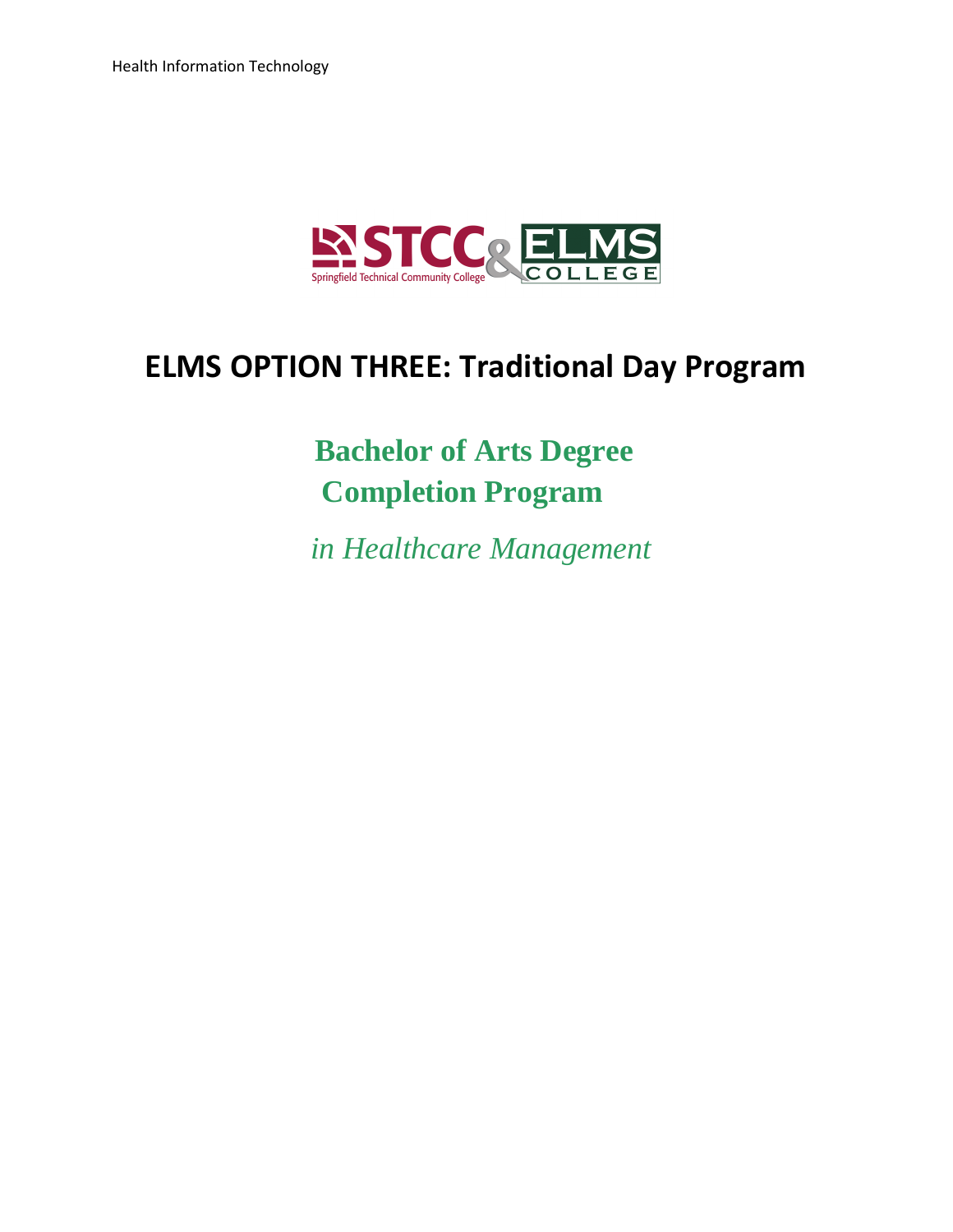

# **ELMS COLLEGE HEALTHCARE MANAGEMENT BACHELOR OF ARTS PROGRAM (66 Credits for last 2 Years)**

**MAIN CAMPUS (Chicopee, MA) - OPTION # 3** 

(Minimum of **45** Elms Credits and Minimum of **120 Credits** to Graduate w/ Baccalaureate Degree)

| 3RD Year: [36 Credits]                                         |                                                                     |                      |                   |                               |                       |                |                                                                       |                    |
|----------------------------------------------------------------|---------------------------------------------------------------------|----------------------|-------------------|-------------------------------|-----------------------|----------------|-----------------------------------------------------------------------|--------------------|
|                                                                |                                                                     |                      |                   |                               |                       |                | <b>FALL REGULAR SEMESTER (All 18 credits run the full semester)</b>   |                    |
| <b>BUS 221</b>                                                 |                                                                     | <b>ACC 201</b>       |                   | <b>HTH200</b>                 | <b>History Course</b> |                | <b>HTH250</b>                                                         | <b>ECN211</b>      |
| Computer                                                       |                                                                     | Accounting I         | Introduction      |                               | (3 credits)           |                | Operations in                                                         | Macro-             |
| Applications                                                   |                                                                     | (3 credits)          | to Health Care    |                               |                       |                | <b>Health Care</b>                                                    | economics          |
| (3 credits)                                                    |                                                                     |                      | (3 credits)       |                               |                       |                | (3 credits)                                                           | (3 credits)        |
|                                                                |                                                                     |                      |                   |                               |                       |                |                                                                       |                    |
|                                                                |                                                                     |                      |                   |                               |                       |                | <b>SPRING REGULAR SEMESTER (All 18 credits run the full semester)</b> |                    |
| <b>BUS 252</b>                                                 |                                                                     | <b>ACC 202</b>       | <b>SOC 214</b>    |                               | <b>BUS 248</b>        |                | <b>ECN 212</b>                                                        | <b>PHI 248</b>     |
| Principles of                                                  |                                                                     | <b>Accounting II</b> | Sociology of      |                               | Global                |                | Micro-economics                                                       | <b>Health Care</b> |
| Marketing                                                      |                                                                     | (3 credits)          |                   | Healthcare<br><b>Business</b> |                       |                | (3 credits)                                                           | Ethics             |
| (3 credits)                                                    |                                                                     |                      | (3 credits)       |                               | Environment           |                |                                                                       | (3 credits)        |
|                                                                |                                                                     |                      |                   |                               | (3 credits)           |                |                                                                       |                    |
|                                                                |                                                                     |                      |                   |                               |                       |                |                                                                       |                    |
|                                                                | 4TH Year: [30 Credits]                                              |                      |                   |                               |                       |                |                                                                       |                    |
|                                                                | <b>FALL REGULAR SEMESTER (All 15 credits run the full semester)</b> |                      |                   |                               |                       |                |                                                                       |                    |
| <b>Fine Arts Course</b>                                        |                                                                     | <b>HTH 350</b>       |                   | **BUS342                      |                       |                | <b>BUS 345</b>                                                        | Any Religion       |
| (3 credits)                                                    |                                                                     | Critical Issues in   |                   | Managerial                    |                       |                | Human Resource                                                        | Course             |
|                                                                |                                                                     | the                  |                   | Communications                |                       |                | Management                                                            | (3 credits)        |
|                                                                | Administration of                                                   |                      | (3 credits)       |                               |                       | (3 credits)    |                                                                       |                    |
| Healthcare                                                     |                                                                     |                      |                   |                               |                       |                |                                                                       |                    |
|                                                                |                                                                     | (3 credits)          |                   |                               |                       |                |                                                                       |                    |
|                                                                |                                                                     |                      |                   |                               |                       |                |                                                                       |                    |
| SPRING REGULAR SEMESTER (All 15 credits run the full semester) |                                                                     |                      |                   |                               |                       |                |                                                                       |                    |
| <b>BUS 481</b><br><b>LEG 311</b>                               |                                                                     | <b>HTH 410</b>       |                   |                               | <b>BUS 482</b>        | <b>BUS 480</b> |                                                                       |                    |
| <b>Health Law</b><br>Career                                    |                                                                     |                      | <b>CAPSTONE -</b> |                               |                       | Internship     | <b>Business</b>                                                       |                    |
| Development<br>(3 credits)                                     |                                                                     |                      | Research and      |                               |                       | (3 credits)    | Strategy                                                              |                    |
| (3 credits)                                                    |                                                                     |                      | Leadership in     |                               |                       |                | (3 credits)                                                           |                    |
|                                                                |                                                                     |                      |                   |                               | <b>Health Care</b>    |                |                                                                       |                    |
|                                                                |                                                                     |                      |                   |                               | (3 credits)           |                |                                                                       |                    |
|                                                                |                                                                     |                      |                   |                               |                       |                |                                                                       |                    |

**\*\*BUS 342: Managerial Communications in the Elms College Healthcare Management Degree Completion Program will** *NOT* **be waived. BUS 342 is a Communication Intensive course at Elms College with specific writing guidelines set by the college.** 

**15 hours of community service are required for this program.**